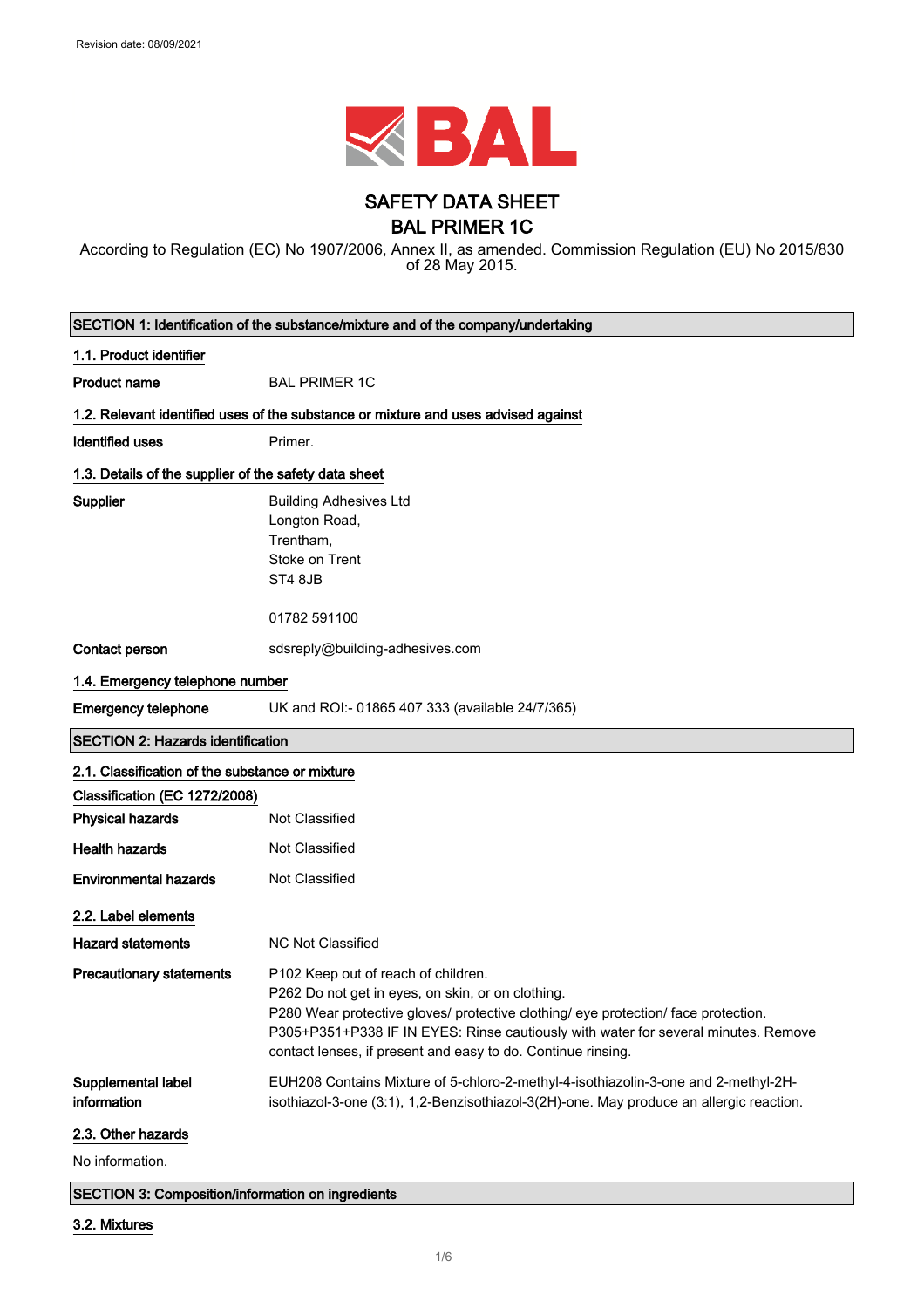| 1,2-Benzisothiazol-3(2H)-one                                                                       | 1%                                                                                                                                                                                                    |
|----------------------------------------------------------------------------------------------------|-------------------------------------------------------------------------------------------------------------------------------------------------------------------------------------------------------|
| CAS number: 2634-33-5                                                                              | EC number: 220-120-9                                                                                                                                                                                  |
| M factor (Acute) = $1$                                                                             |                                                                                                                                                                                                       |
| Classification<br>Acute Tox. 4 - H302                                                              |                                                                                                                                                                                                       |
| Acute Tox. 2 - H330                                                                                |                                                                                                                                                                                                       |
| Skin Irrit. 2 - H315                                                                               |                                                                                                                                                                                                       |
| Eye Dam. 1 - H318                                                                                  |                                                                                                                                                                                                       |
| Skin Sens. 1 - H317<br>Aquatic Acute 1 - H400                                                      |                                                                                                                                                                                                       |
| Aquatic Chronic 2 - H411                                                                           |                                                                                                                                                                                                       |
|                                                                                                    |                                                                                                                                                                                                       |
| 1%<br>Mixture of 5-chloro-2-methyl-4-isothiazolin-3-one and 2-<br>methyl-2H-isothiazol-3-one (3:1) |                                                                                                                                                                                                       |
| CAS number: 55965-84-9                                                                             |                                                                                                                                                                                                       |
| M factor (Acute) = $10$                                                                            | M factor (Chronic) = $1$                                                                                                                                                                              |
| Classification                                                                                     |                                                                                                                                                                                                       |
| Acute Tox. 3 - H301                                                                                |                                                                                                                                                                                                       |
| Acute Tox. 3 - H311                                                                                |                                                                                                                                                                                                       |
| Acute Tox. 3 - H331<br>Skin Corr. 1B - H314                                                        |                                                                                                                                                                                                       |
| Eye Dam. 1 - H318                                                                                  |                                                                                                                                                                                                       |
| Skin Sens. 1 - H317                                                                                |                                                                                                                                                                                                       |
| Aquatic Acute 1 - H400                                                                             |                                                                                                                                                                                                       |
| Aquatic Chronic 1 - H410                                                                           |                                                                                                                                                                                                       |
|                                                                                                    | The full text for all hazard statements is displayed in Section 16.                                                                                                                                   |
| <b>Composition comments</b>                                                                        | No classified ingredients, or those having occupational exposure limits, present above the<br>levels of disclosure.                                                                                   |
| <b>SECTION 4: First aid measures</b>                                                               |                                                                                                                                                                                                       |
| 4.1. Description of first aid measures                                                             |                                                                                                                                                                                                       |
| Inhalation                                                                                         | Move affected person to fresh air at once. Rinse nose and mouth with water. Get medical<br>attention if any discomfort continues.                                                                     |
| Ingestion                                                                                          | Never give anything by mouth to an unconscious person. Do not induce vomiting. Rinse<br>mouth thoroughly with water. Get medical attention if any discomfort continues.                               |
| <b>Skin contact</b>                                                                                | Remove affected person from source of contamination. Remove contaminated clothing. Wash<br>skin thoroughly with soap and water. Get medical attention if any discomfort continues.                    |
| Eye contact                                                                                        | Remove any contact lenses and open eyelids wide apart. Continue to rinse for at least 15<br>minutes. Continue to rinse for at least 15 minutes. Get medical attention if any discomfort<br>continues. |
|                                                                                                    | 4.2. Most important symptoms and effects, both acute and delayed                                                                                                                                      |
| <b>General information</b>                                                                         | No significant symptoms are expected due to the non-hazardous nature of the product.                                                                                                                  |
| 4.3. Indication of any immediate medical attention and special treatment needed                    |                                                                                                                                                                                                       |
| Notes for the doctor                                                                               | No specific recommendations.                                                                                                                                                                          |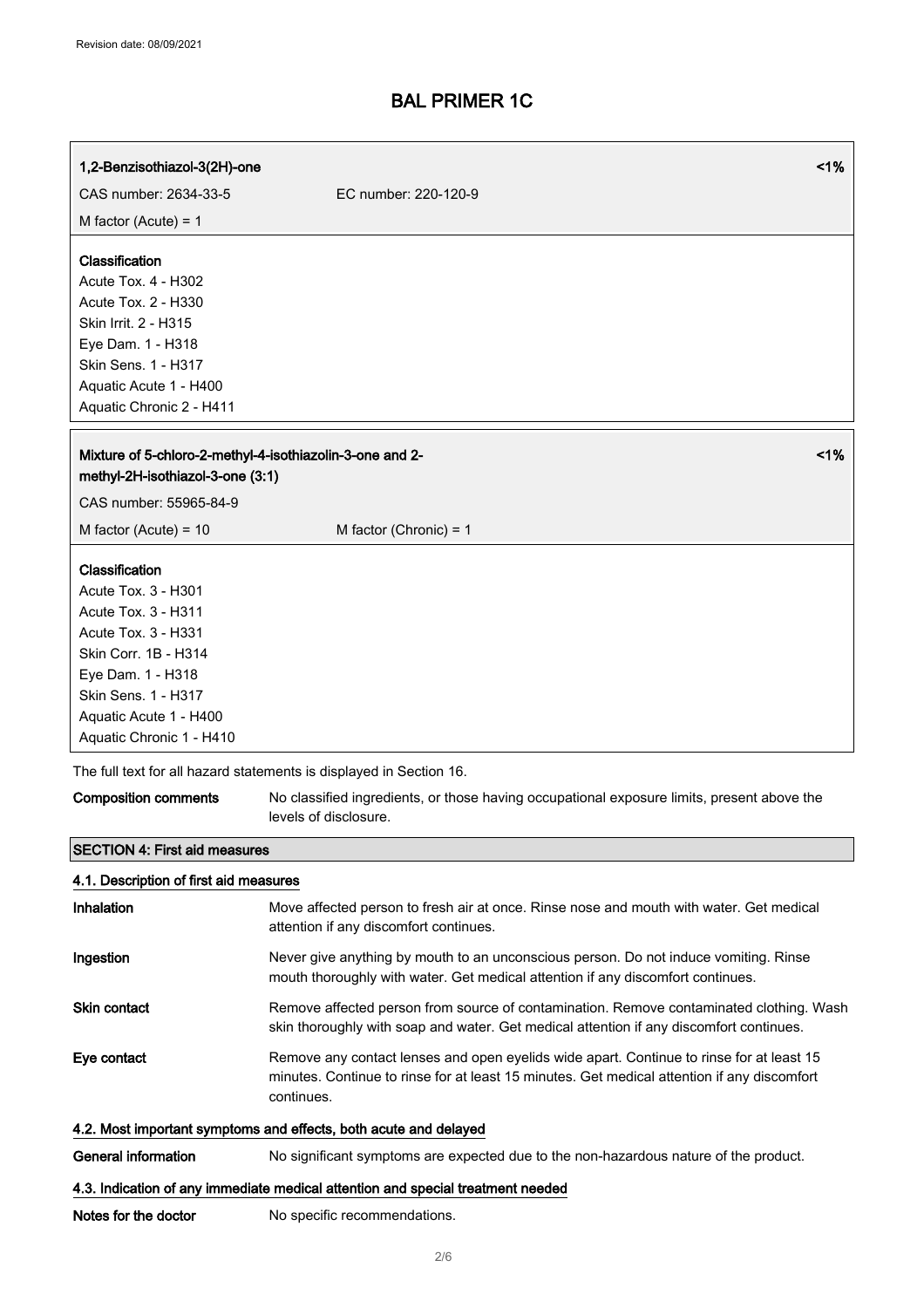## SECTION 5: Firefighting measures

### 5.1. Extinguishing media

Suitable extinguishing media This product is not flammable. Use fire-extinguishing media suitable for the surrounding fire.

| 5.2. Special hazards arising from the substance or mixture        |                                                                                                                                                                                                                                   |
|-------------------------------------------------------------------|-----------------------------------------------------------------------------------------------------------------------------------------------------------------------------------------------------------------------------------|
| Specific hazards                                                  | Not known. No unusual fire or explosion hazards noted.                                                                                                                                                                            |
| <b>Hazardous combustion</b><br>products                           | Does not decompose when used and stored as recommended.                                                                                                                                                                           |
| 5.3. Advice for firefighters                                      |                                                                                                                                                                                                                                   |
| Protective actions during<br>firefighting                         | If risk of water pollution occurs, notify appropriate authorities.                                                                                                                                                                |
| Special protective equipment<br>for firefighters                  | Wear chemical protective suit.                                                                                                                                                                                                    |
| <b>SECTION 6: Accidental release measures</b>                     |                                                                                                                                                                                                                                   |
|                                                                   | 6.1. Personal precautions, protective equipment and emergency procedures                                                                                                                                                          |
| <b>Personal precautions</b>                                       | Wear protective clothing as described in Section 8 of this safety data sheet.                                                                                                                                                     |
| 6.2. Environmental precautions                                    |                                                                                                                                                                                                                                   |
| <b>Environmental precautions</b>                                  | Do not discharge into drains or watercourses or onto the ground.                                                                                                                                                                  |
| 6.3. Methods and material for containment and cleaning up         |                                                                                                                                                                                                                                   |
| Methods for cleaning up                                           | Stop leak if possible without risk. Absorb in vermiculite, dry sand or earth and place into<br>containers. Flush contaminated area with plenty of water. Avoid the spillage or runoff entering<br>drains, sewers or watercourses. |
| 6.4. Reference to other sections                                  |                                                                                                                                                                                                                                   |
| Reference to other sections                                       | Wear protective clothing as described in Section 8 of this safety data sheet.                                                                                                                                                     |
| <b>SECTION 7: Handling and storage</b>                            |                                                                                                                                                                                                                                   |
| 7.1. Precautions for safe handling                                |                                                                                                                                                                                                                                   |
| <b>Usage precautions</b>                                          | Avoid spilling. Avoid contact with skin and eyes.                                                                                                                                                                                 |
| 7.2. Conditions for safe storage, including any incompatibilities |                                                                                                                                                                                                                                   |
| <b>Storage precautions</b>                                        | Store in tightly-closed, original container in a dry, cool and well-ventilated place. Keep only in<br>the original container.                                                                                                     |
| 7.3. Specific end use(s)                                          |                                                                                                                                                                                                                                   |
| Specific end use(s)                                               | The identified uses for this product are detailed in Section 1.2.                                                                                                                                                                 |
| <b>SECTION 8: Exposure controls/Personal protection</b>           |                                                                                                                                                                                                                                   |
| 8.1. Control parameters                                           |                                                                                                                                                                                                                                   |
| 8.2. Exposure controls                                            |                                                                                                                                                                                                                                   |

### Protective equipment

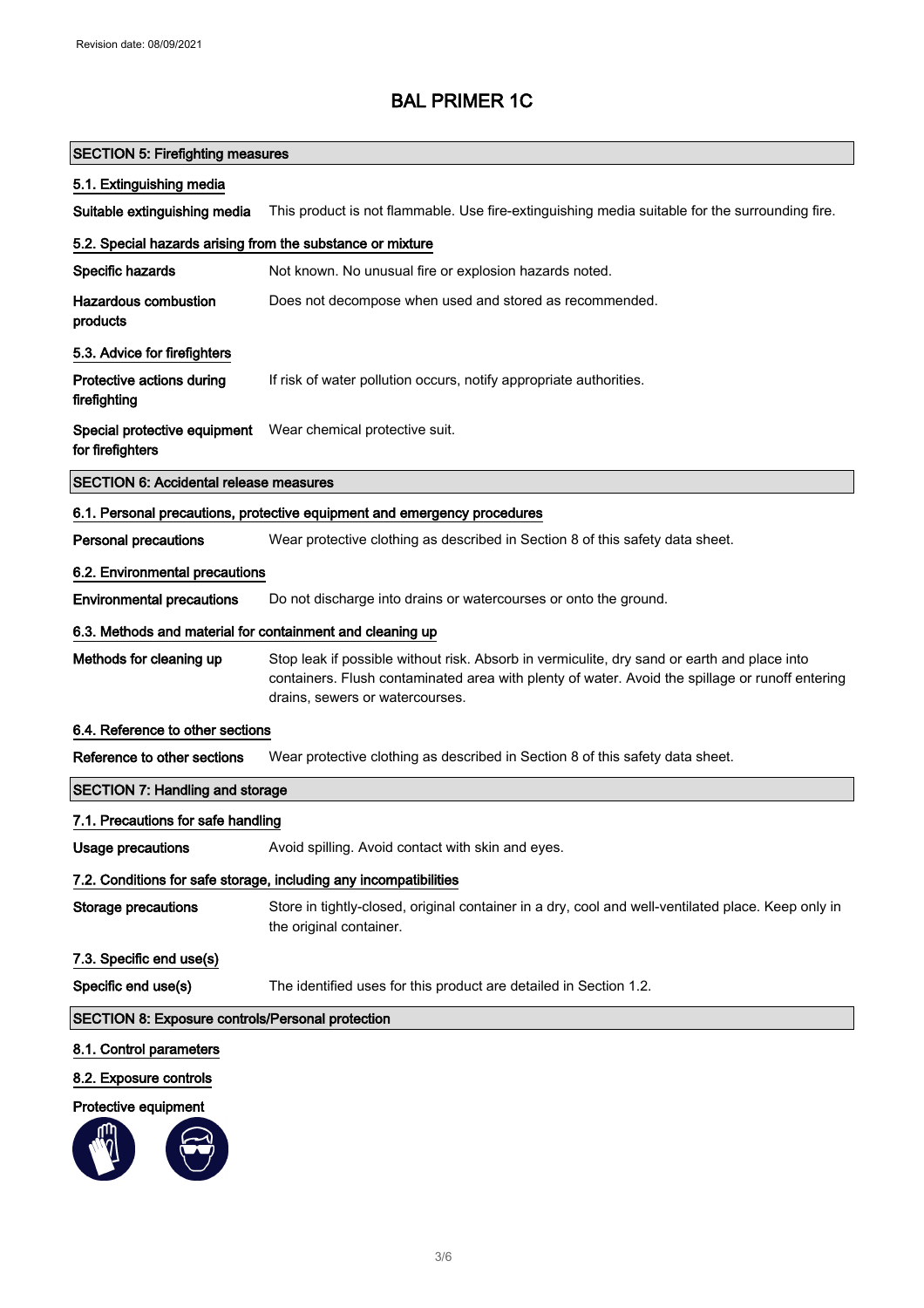| Appropriate engineering<br>controls | Provide adequate ventilation. Avoid inhalation of vapours. Observe any occupational<br>exposure limits for the product or ingredients.                                                                                                                          |
|-------------------------------------|-----------------------------------------------------------------------------------------------------------------------------------------------------------------------------------------------------------------------------------------------------------------|
| Eye/face protection                 | Eyewear complying with an approved standard should be worn if a risk assessment indicates<br>eye contact is possible. The following protection should be worn: Chemical splash goggles or<br>face shield.                                                       |
| Hand protection                     | Chemical-resistant, impervious gloves complying with an approved standard should be worn if<br>a risk assessment indicates skin contact is possible.                                                                                                            |
| Other skin and body<br>protection   | Wear appropriate clothing to prevent any possibility of skin contact.                                                                                                                                                                                           |
| Hygiene measures                    | Do not smoke in work area. Wash at the end of each work shift and before eating, smoking<br>and using the toilet. Wash promptly if skin becomes contaminated. Promptly remove any<br>clothing that becomes contaminated. When using do not eat, drink or smoke. |
| <b>Respiratory protection</b>       | No specific recommendations. Respiratory protection may be required if excessive airborne<br>contamination occurs.                                                                                                                                              |

## SECTION 9: Physical and chemical properties

| 9.1. Information on basic physical and chemical properties |                                                                                                                       |
|------------------------------------------------------------|-----------------------------------------------------------------------------------------------------------------------|
| Appearance                                                 | Liquid.                                                                                                               |
| Colour                                                     | Red.                                                                                                                  |
| Odour                                                      | Characteristic.                                                                                                       |
| рH                                                         | pH (concentrated solution): 8-9                                                                                       |
| 9.2. Other information                                     |                                                                                                                       |
| Other information                                          | No information required.                                                                                              |
| <b>SECTION 10: Stability and reactivity</b>                |                                                                                                                       |
| 10.1. Reactivity                                           |                                                                                                                       |
| <b>Reactivity</b>                                          | There are no known reactivity hazards associated with this product.                                                   |
| 10.2. Chemical stability                                   |                                                                                                                       |
| <b>Stability</b>                                           | Stable at normal ambient temperatures.                                                                                |
| 10.3. Possibility of hazardous reactions                   |                                                                                                                       |
| Possibility of hazardous<br>reactions                      | Not relevant.                                                                                                         |
| 10.4. Conditions to avoid                                  |                                                                                                                       |
| <b>Conditions to avoid</b>                                 | Avoid excessive heat for prolonged periods of time.                                                                   |
| 10.5. Incompatible materials                               |                                                                                                                       |
| Materials to avoid                                         | No specific material or group of materials is likely to react with the product to produce a<br>hazardous situation.   |
| 10.6. Hazardous decomposition products                     |                                                                                                                       |
| Hazardous decomposition<br>products                        | Thermal decomposition or combustion may liberate carbon oxides and other toxic gases or<br>vapours. Oxides of carbon. |

## SECTION 11: Toxicological information

## 11.1. Information on toxicological effects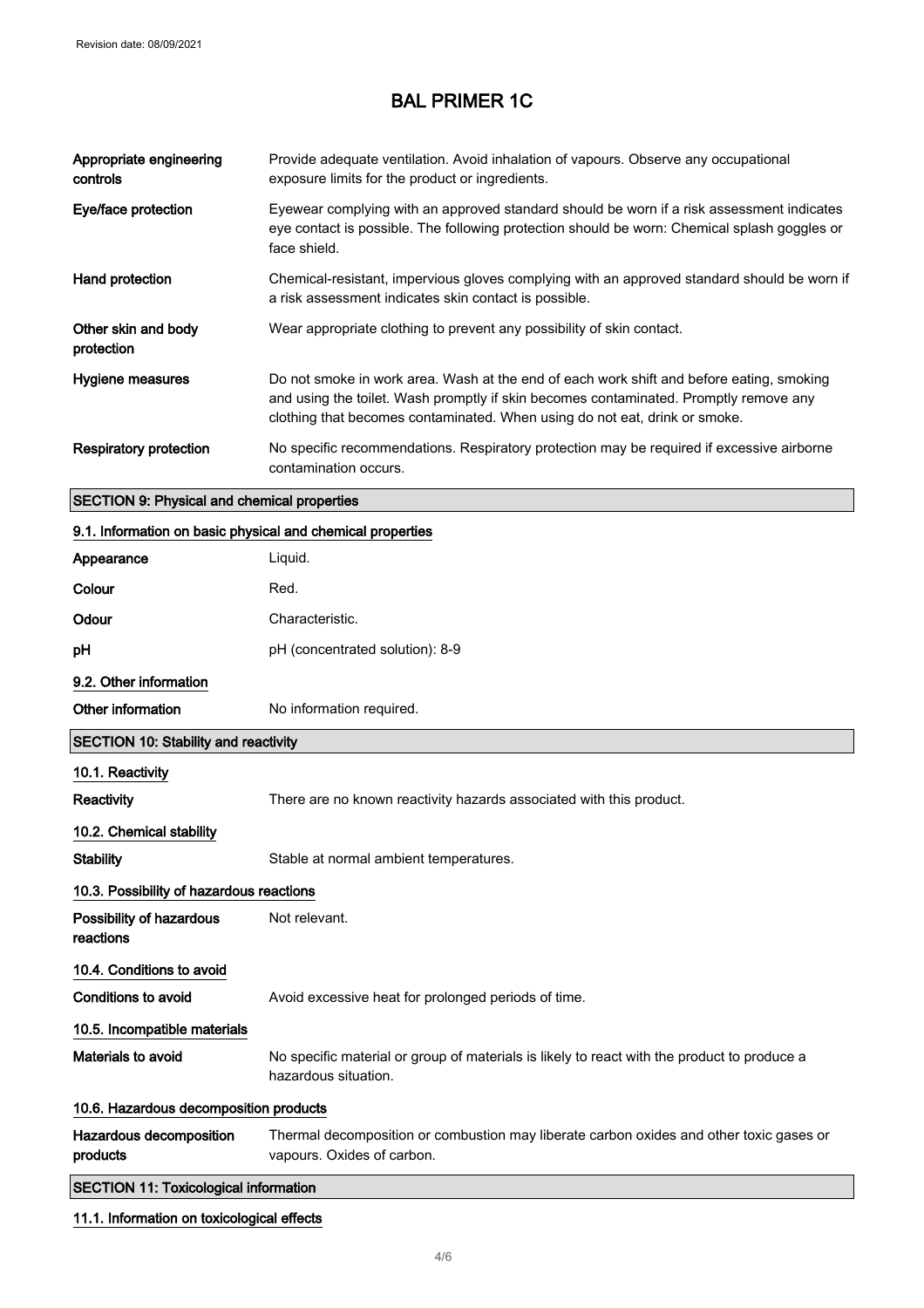| Acute and chronic health<br>hazards                            | No specific health hazards known.                                                                                              |
|----------------------------------------------------------------|--------------------------------------------------------------------------------------------------------------------------------|
| <b>SECTION 12: Ecological information</b>                      |                                                                                                                                |
| Ecotoxicity                                                    | Not regarded as dangerous for the environment.                                                                                 |
| 12.1. Toxicity                                                 |                                                                                                                                |
| <b>Toxicity</b>                                                | The product is not toxic.                                                                                                      |
| 12.2. Persistence and degradability                            |                                                                                                                                |
| Persistence and degradability No information available.        |                                                                                                                                |
| 12.3. Bioaccumulative potential                                |                                                                                                                                |
| <b>Bioaccumulative potential</b>                               | No data available on bioaccumulation.                                                                                          |
| 12.4. Mobility in soil                                         |                                                                                                                                |
| <b>Mobility</b>                                                | The product is non-volatile.                                                                                                   |
| 12.5. Results of PBT and vPvB assessment                       |                                                                                                                                |
| Results of PBT and vPvB<br>assessment                          | No information available.                                                                                                      |
| 12.6. Other adverse effects                                    |                                                                                                                                |
| Other adverse effects                                          | None known.                                                                                                                    |
| <b>SECTION 13: Disposal considerations</b>                     |                                                                                                                                |
| 13.1. Waste treatment methods                                  |                                                                                                                                |
| <b>Disposal methods</b>                                        | Dispose of waste to licensed waste disposal site in accordance with the requirements of the<br>local Waste Disposal Authority. |
| <b>SECTION 14: Transport information</b>                       |                                                                                                                                |
| General                                                        | The product is not covered by international regulations on the transport of dangerous goods<br>(IMDG, IATA, ADR/RID).          |
| Road transport notes                                           | Not classified.                                                                                                                |
| Rail transport notes                                           | Not classified.                                                                                                                |
| Sea transport notes                                            | Not classified.                                                                                                                |
| Air transport notes                                            | Not classified.                                                                                                                |
| 14.1. UN number                                                |                                                                                                                                |
| Not applicable.                                                |                                                                                                                                |
| 14.2. UN proper shipping name                                  |                                                                                                                                |
| Not applicable.                                                |                                                                                                                                |
| 14.3. Transport hazard class(es)                               |                                                                                                                                |
| <b>Transport labels</b><br>No transport warning sign required. |                                                                                                                                |
| 14.4. Packing group                                            |                                                                                                                                |